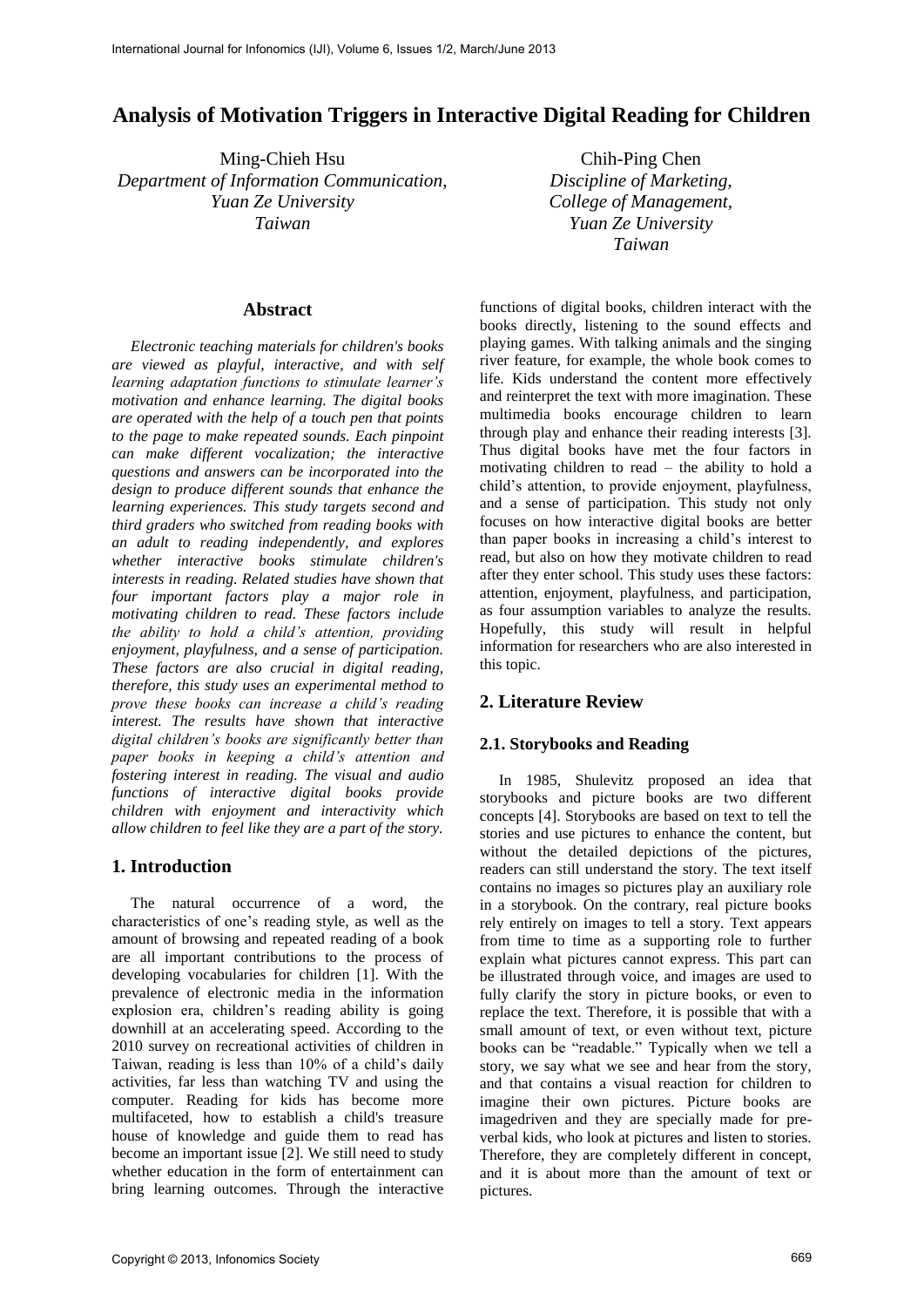Perry Nodelman said, "One picture book contains at least three stories: the story of the words, the story told by the pictures, and the story that comes from combining the two." The pleasure of reading is learning through play [5]. The storybook provides a story-telling platform for children to communicate with their caregiver. Through stories, children get educated mentally and spiritually, and while listening to stories, children can enhance their imagination and cultivate a love of literature. Eric Carle, a famous author of children's books in the United States, once said, "With many of my books I attempt to bridge the gap between home and school." And "The unknown often brings fear with it. In my books I try to counteract this fear, to replace it with a positive message. I believe that children are naturally creative and eager to learn. I want to show them that learning is really both fascinating and fun." Eric Carle wants his picture books to be a reading tool and a toy; to combine these two things together for the concept of learning from play [6].

#### **2.2. Interactive Books with Digital Pens**

The new kind of interactive digital books allow children to interact with the book; they can hear the voices of animals, the sounds of a river, and even play games that enhance their understanding of what the books contain, and get feedbacks and reinterpretation of the text. The interactive book with a digital pen is a new multimedia book which gives children a fun and enjoyable leaning experience [7]. All of these books have met the four factors which motivate children to read – the ability to hold one's attention, provide enjoyment, playfulness, and a sense of participation. In October 2005, Anoto cooperated with LeapFrog and came out with a new technology called Tag™ Reading System. This new technology is an interactive book with the combination of a digital pen and a traditional paper book. With the concept of interaction and reading upon pointing the objects, children can practice listening, speaking, and reading. A lot of research has shown that as a child grows, he or she will pay more attention to words and sounds in the books [8]. Children's responses and reactions to new information, and verbal conversation skills are not only related to what they learn in books; children's interactive performances surpass far more than the understanding of the story itself [9].

The key to inspiring children to read is to make reading a pleasant experience. To motivate children to read, building upon on their enthusiasm, questions, and preferences in reading is the best way to maintain their interests in reading [8]. In recent years, interactive books with digital pens have been developed in Japan and South Korea to broaden the world of traditional audiobooks, and to take advantage of memory cards with unlimited hardware

space to include diverse sound files, such as vocal sounds, songs, and sound effects. In addition to language learning, China has expanded the use of interactive books with digital pens to other disciplines such as math and biology [10]. In conclusion to the above discussions, this research will be focusing on the content design of the interactive book with digital pens, and to examine each word, character, dialogue, and song in the book to see whether it is pleasurable for children to learn through reading.

### **2.3. Reading Interest**

Reading is a dynamic and constructive psychological cognitive process. It is a "decoding process." As many scholars have also pointed out, reading is a total integrative process, which includes affective, perceptual and cognitive functions [11]. Reading is a communicational behavior. Interest is a characteristic of whether or not you like or dislike something and it shows how interested you are in the subject. If you can appreciate, understand, and control an object, then you are interested. Interest is an intrinsic motivation that comes from inside an individual; it refers to a spontaneous demand, and a psychological need [12]. Children use all of their senses to explore various things, in order to attract their attention, visual and audio stimulation are favored. Hence, children's interest in reading can be aroused by sensorial stimulations [13]. However, some research has shown that if a child is exposed to too many multimedia books, a child's attention span will gradually reduce. This can lead to anxiety and loss of concentration; a child is more likely to ignore the narrative part of a book, and slow down in his or her reading ability [10]. Therefore, according to all the research above, the first hypothesis of this experiment will be as follows:

H1: If an interactive digital children's book contains both visual and audio functions, then it will be more attractive than a paper book for children. Early childhood is a stage of play; children play for fun in their daily lives as they grow and develop.

Reading is also considered a playful activity for children. Keeping children interested in reading is one of the most important goals for adults [14], and enjoying what they do is the main way to continue this interest in their daily lives. Some of the researchers examined the relationships between fun, play, learning, and reasoning, and they have found that children learn better when they have fun with what they are doing [8]. An interactive digital book is considered a toy book, its playfulness is different compared to traditional storybooks, as the interactive feature helps to trigger the interest for reading and provides children with a fun experience that engages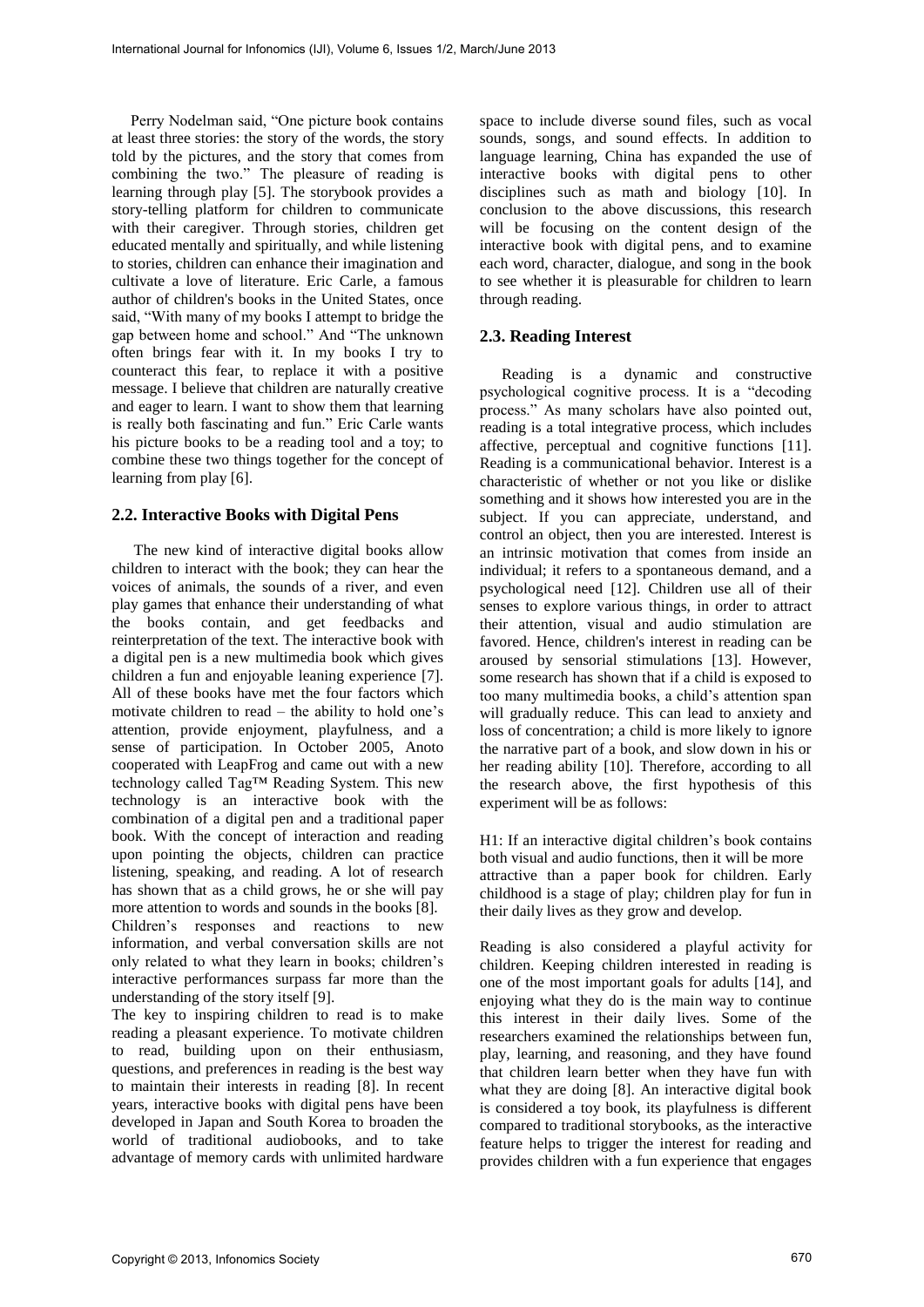them in the plot. Therefore, according to above points, the second hypothesis of this experiment will be as follows:

H2: Compared to traditional storybooks, interactive digital books provide children with enjoyment and pleasure, so they are better in motivating children to read. In a study on enhancing the chances of children reading by themselves, two researchers Zheng and Zhang found that games based on picture books can help children understand the storyline, increase children's reading comprehension skills, and enrich their learning experiences [15]. Children are not born with an innate love of reading; they need time and catalysts to develop the passion [13]. Because children gain experiences and information from their surroundings through play, games based on the plot of a book will motivate children's reading interests [7] [16]. Games on the back of the books are often very limited by the media device and by certain game rules, so children lose their interest very easily if adults are not initiating the games. Compared with paper books, interactive digital books provide a variety of games that children can play by themselves. Will interactive digital books increase a child's interest in reading? The third hypothesis of this experiment will be as follows:

H3: Interactive digital books are more playful than traditional books, so they are better in enhancing children's interest in reading. Research has found that reading aloud can enhance a child's language development. Via reading in an interesting tone, children are enchanted in the storyline, focus for a much longer time, and their imagination get stimulated. Many studies have found that in reading aloud, it is best to let the children experience the language with an unrelated context. This practice encourages children to recognize sounds that carry meanings, which furthers their imagination [17]. Researchers are encouraging the idea that adults should guide children while reading with them, for example, adults should encourage children to guess what is going to happen in the book before they start, initiate discussions in order to describe information in the pictures, share personal experiences, and relate the story to the child's life in order to attract children's attention. In the process of reading, it is also important to encourage children to ask questions, respond to questions, and predict the story so children are engaged and participated in book reading. By the end of reading, adults should reflect on the story with the children and to add links to their own experiences [8]. The fourth hypothesis will be -- interactive digital books allow children to interact with books using games that encourage participation.

H4: If interactive digital books allow children to interact with books through game playing, then they are better than traditional books in engaging children's participation.

# **3. Research Methods**

This study uses the Experimental Method to evaluate 42 second- and third-graders from Su-ao Town, Yi Lan. According to the 2009 Digital Performance Ranking for Taiwanese Individuals, the average score for each city and county is 37.6, yet Yi Lan only scored 34.2. from United Marketing Research report at 2010. Among the entire city of Yi Lan, Su-ao town has the biggest number gap and is the first priority in bridging the digital divide of the SME project. The reason why this study is conducted with elementary schools in Su-ao is because children in this town are using fewer digital materials; therefore, the evaluation result will be more reflective than with other children who have been already exposed to digital materials. This assay is divided into the pre-test and post-test. The reliability of the pre-test questionnaire is being tested in 15 elementary schools of the northern region to meet the requirements with an overall reliability of 0.890. According to the pre-test data analysis, children' reading habits and reading preferences are taken into consideration as they may affect the experimental results, so the questionnaire is designed to test two groups and see whether the results are different. There are twelve questions in the pre-test questionnaire, the  $\alpha$  coefficient is .810 for the experimental group, and the control group's  $\alpha$ coefficient is .907. An independent sample t test analysis showed that the differences of the two groups in "interest in reading" is not up to the level of significance  $(p = .971 > .05)$ , so there is no difference between the two groups.

To begin this essay, students were first assigned into two groups of 21 people, one for the experimental group and one for the control group. The students in the experimental group were assigned to read interactive digital books, and students in the control group were assigned to read traditional books. After the students in both groups were given the effective samples, there were 20 and 19 valid completed questionnaires respectively. This study planned to investigate whether digital interactive books can stimulate children's interest and create an impact in reading, so the post-test questionnaires with fourteen questions were designed to examine the four hypotheses, analyze the differences between the two groups, and how the four variables influenced the children's reading interests. The reliability coefficient  $\alpha$  was .853 for the experimental group, and .877 for the control group. Both results have met the reliability requirement. When evaluating children's interests in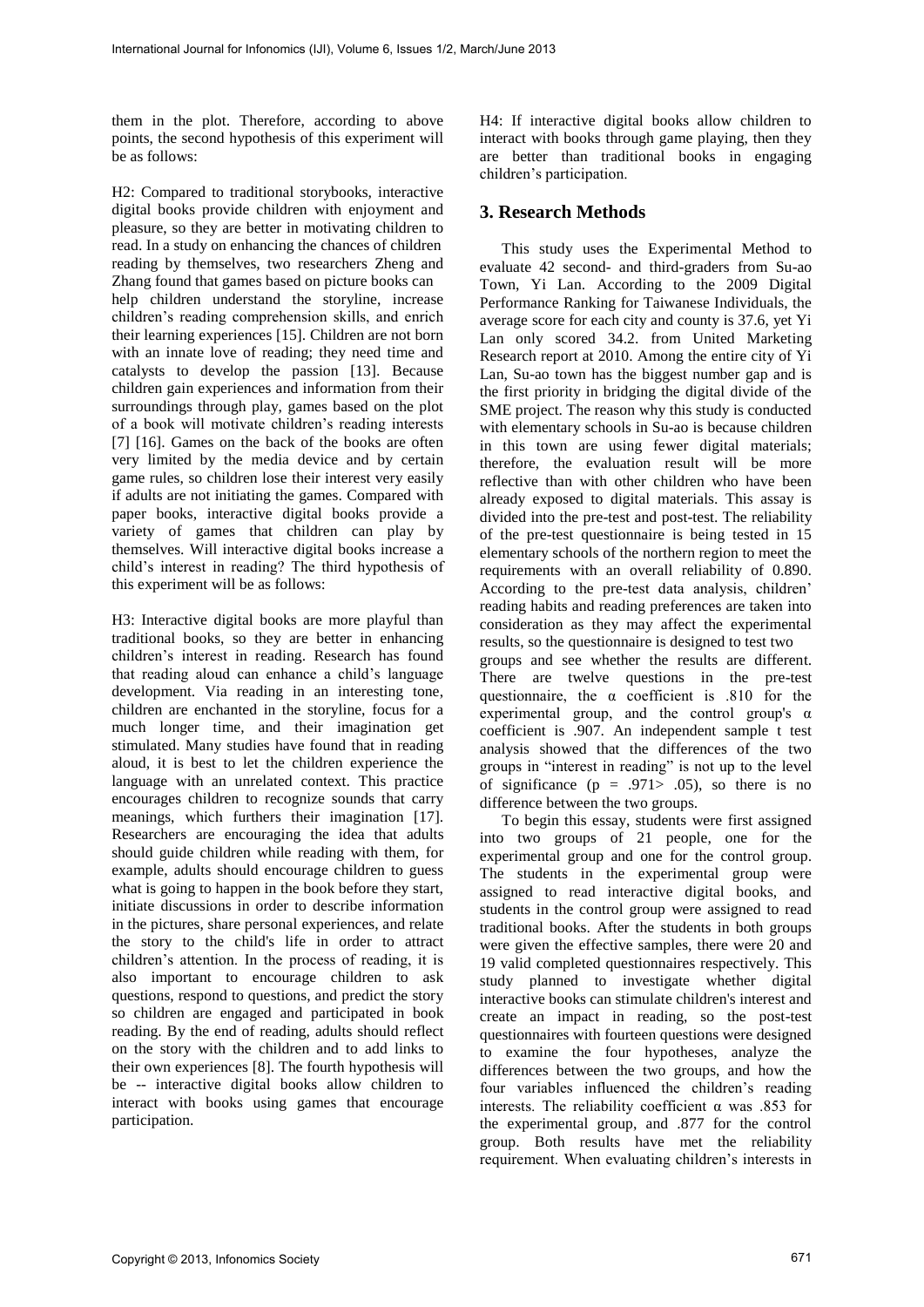picture books from the post-test questionnaires, the mean value of the experimental group was 3.7333, which was higher than the control group (3.0877.) When using the independent sample t-test to analyzes the mean value of these two groups, the results showed that two groups' differences have met the significance level (p=.038<.05). This study uses an average of all questionnaires as the dependent variable, and four major assumption variables:<br>"attention," "enjoyment," "playfulness," and "playfulness," and "participation" as the independent variable. To understand the four variables' impact on reading interests, linear regression analysis was used, the results are shown in the following Table 1:

Table 1. Four variables linear regression analysis summary

|                    | Experimental<br>group |          | Control<br>group |          | All |                     |
|--------------------|-----------------------|----------|------------------|----------|-----|---------------------|
|                    |                       |          |                  |          |     |                     |
| <b>Attention</b>   | ۴                     | 3.445    | ŧ                | 4.476    | ŧ.  | 6.854               |
|                    | Þ                     | $.004**$ | Þ                | $.001**$ | Þ   | .000***             |
| Enjoyment          | t                     | 5.802    | ŧ                | 2.310    | ŧ   | 6.012               |
|                    | Þ                     | .000***  | Þ                | $.037*$  | Þ   | .000***             |
| <b>Playfulness</b> | t                     | 4.464    | ÷                | 2.651    | ŧ   | 5.043               |
|                    | Þ                     | .000***  | Þ                | $.019*$  | p   | .000***             |
| Participation      | ۴                     | 3.674    | ŧ                | 5.904    | ŧ   | 7.984               |
|                    | P                     | $.002**$ | D                | .000***  | Þ   | .000 <sup>***</sup> |

\*p<.05 \*\*p<.01 \*\*\*p<.001, Source from this study

According to the results above, the four assumption variables "attention," "enjoyment," "playfulness," and "participation" are up to a significance level for the impact on reading interest. The experimental group and the four major assumption variables are "very significantly" above the average, thus these four variables have influence on reading interests.

#### **4. Data Analysis**

This study uses the average of all questionnaires as the dependent variable, and four major assumption variables: "attention," "enjoyment," "playfulness," and "participation" as the independent variable. According to the results of the table above, these four assumption variables, "attention," "enjoyment," "playfulness," and "participation" have significant impact on children's reading interests, especially for the experimental group. Through an independent sample t test, the differences of the two groups have reached a significant level, and the same questions were extracted out in the pre-test and post-test to view the progressing scores using an analysis of variance. The data below showcases each of the four hypotheses:

Unlike traditional story books, images and sound in interactive digital books cause differences in children's attention span. According to the linear regression analysis of the data results, interactive digital books caused children's attention on reading

interest to reach a significant level. (All p=.000<.001, Experimental group p=.004<.01, Control group  $p=.001-.01$ ) However, to look at the independent sample t test analysis from both groups, and considering the use of different picture books, the mean value of the experimental group (4.1333) is higher than the control group (3.2632). Based on the results, interactive digital books are more attractive than traditional books for children. The two groups' differences have met the significance level  $(p=.001<.05)$ . This result supports hypothesis H1, "If an interactive digital children's book has both visual and audio functions, then it will be more attractive than a paper book for children." External stimulus such as visual and auditory cues are better in drawing children's attention [15]. Thus, interactive digital books used in the experimental group have been proven to provide a better result in drawing children's attention.

Unlike traditional story books, interactive digital books provide enjoyment and contribute to differences in children's reading interests. The level of enjoyment of storybooks has reached a significant level in children's reading interests (All p=000<.001, experimental group p=000<.001, control group p=.037<.05). The mean value of the experimental group is 3.8866, and the control group is 3.2107. The outcome shows that interactive digital books are better than traditional books in giving children reading enjoyment and pleasure with a significance level of p=.021<.05. Therefore, hypothesis H2, "Compared to traditional storybooks, interactive digital books provide children with enjoyment and pleasure, so they are better in motivating children's interests in reading," is valid. According to many scholars, childhood is a period of joy and pleasure, so any playful books are considered attractive to children. The most effective way to encourage children to read is to start with books that are easy to read [18]. In terms of enjoyment level, the experimental group who played with interactive

digital books had a higher score. Unlike traditional story books, the playability of interactive digital books create differences in children's reading interests. The P-values of the results have met the significance level (total p=.000<.001, experimental group p=.000<.001, control group p=.019<.01). Based on the average score, playability plays a key role in increasing children's reading interests. The mean value of the experimental group is 3.8500, which is higher than the control group  $(3.3421)$ . However, this data is not up to the level of significance (p=.143<.05). Therefore, hypothesis H3 "Interactive digital books are more playful than traditional books, so they are better in enhancing children's interest in reading" is invalid. According to many research findings, books with extended games can enhance children's reading interests [7]. While interactive digital books are more entertaining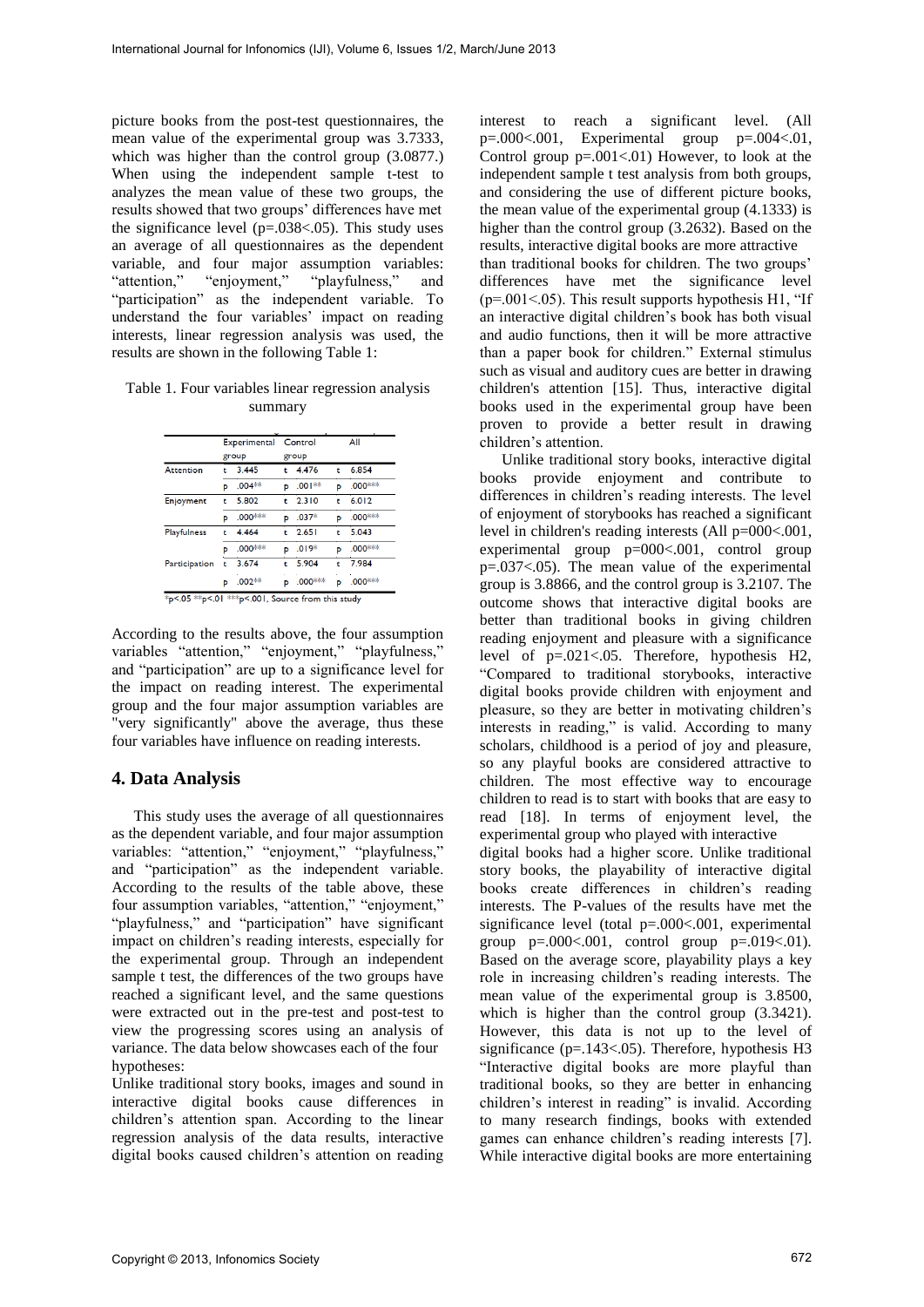than traditional books, they are no better in increasing children's reading interests than traditional books. To further discuss the playful aspect, an in-depth understanding and analysis is needed on the linkage between games and storylines, and how the game is played. To compare with the traditional story books, interactive digital books with interactive and game learning mechanisms which give children a sense of participation. According to the linear regression results (All p=002<.01, experimental group  $p=000<0.01$ , control group  $p=.000<0.001$ ), a sense of participation has a significant impact on children's interest in reading. The mean value of the experimental group (3.5832) is higher than the control group (32.9121), which shows that interactive digital books are better than traditional books in engaging children's participation. Based on the analysis of the independent sample's T-test result, the differences of the two have met the significance level (p=.028<.05). This outcome proves that the fourth hypothesis "If interactive digital books allow children to interact with books through game-playing, then they will be better than traditional books in engaging children's participation." is true. Reading aloud helps children to get into the storyline, and generates a sense of participation [30]. In addition, children's readings interests are influenced by the functionality of interactive digital books. The following table is the analysis of four variables – "attention," "enjoyment," "playfulness," and "participation" and the overall preferences of the independent sample t-test.

Table 2. Comparsion independent T-test of experimental group and control group

|                                                                                                                 | Average          | <b>Standard</b>  | ŧ     | P        |  |  |  |  |
|-----------------------------------------------------------------------------------------------------------------|------------------|------------------|-------|----------|--|--|--|--|
|                                                                                                                 | <b>Deviation</b> | <b>Deviation</b> |       |          |  |  |  |  |
| Attention                                                                                                       | .87018           | .24700           | 3.523 | $.001**$ |  |  |  |  |
| Enjoyment                                                                                                       | .67263           | .27813           | 2.418 | $.021*$  |  |  |  |  |
| <b>Playfulness</b>                                                                                              | .50789           | .33960           | 1.496 | .143     |  |  |  |  |
| Participation                                                                                                   | .67106           | .29241           | 2.295 | $.028*$  |  |  |  |  |
| Total                                                                                                           | .64561           | .30045           | 2.149 | $.038*$  |  |  |  |  |
| Preference                                                                                                      |                  |                  |       |          |  |  |  |  |
| <b>Total Score</b>                                                                                              | 9.59474          | 3.21226          | 2.987 | $.005**$ |  |  |  |  |
| the communication of the second contract of the contract of the contract of the contract of the contract of the |                  |                  |       |          |  |  |  |  |

\*p<.05 \*\*p<.01 \*\*\*p<.001, Source from this study

The same eight questions in the pre-test and posttest questionnaires are isolated and the progressing average scores are to be further analyzed. The progressing average scores of the experimental group have proven that interactive digital reading can improve a child's interest in reading, however, for the control group, the average scores have slipped, the reason could be children are less attracted to traditional reading materials. According to the Jen & Hsu's study, children like books full of rich content, such as pop-up books and toy books, etc [20]. Children's books are more diverse these days, so

traditional picture books are slightly inferior than before. This result also reflects that for children at this age, their interests in reading have declined for regular books [19]. Therefore, it is worthwhile to further understand the content design of interactive digital books in the area of children's learning.

### **5. Discussion**

An interactive digital book combines the features of an audiobook and the characteristics of a storybook, this unique entertaining concept plays out in many emerging products. This study explores both visual and auditory sensory characteristics in order to understand the impact on children's interests in reading. The conclusions of this study, the four factors – attention, enjoyment, playfulness, and participation play major roles in motivating children to read, and echo the results of previous literatures [14] [16].

An interactive digital children's book contains both visual and audio functions, and will attract children's attention more so than a paper book. Children use all of their senses, relying especially on visual and audio stimulations to explore various things that attract their attention; and storybooks are still very popular in the children's book category because of their rich visual elements [16]. Interactive digital books are considered children's books; with interactive functions to engage children through touches and sounds, children can search for words and pictures to the sounds they hear, or search for more interactive functions. Such processes allow children to pay more attention to the books, and also increase their reading interests. At the end of the experiment, some children even requested to read more of these books. Therefore, the design of interactive digital books has great potential in the future.

Interactive digital books are entertaining; they help to develop children's interests in reading. A study in Japan points out that interactive books are more charming for children [20]. In the experiment, the two groups showed visibly different reading interests. The children in the control group who were not interested in reading books got tired of reading very easily and even closed the book to play with other children. The children in the experimental group who were not interested in reading books were still going through the book, playing with the tag-pen and waiting for new responses. In the results' fun and entertainment portion, this experiment showed that the experimental group with interactive digital books scored higher than the control group with traditional storybooks. Therefore, to inject fun into book reading has a positive influence on reading, and is worth thinking about as a design direction.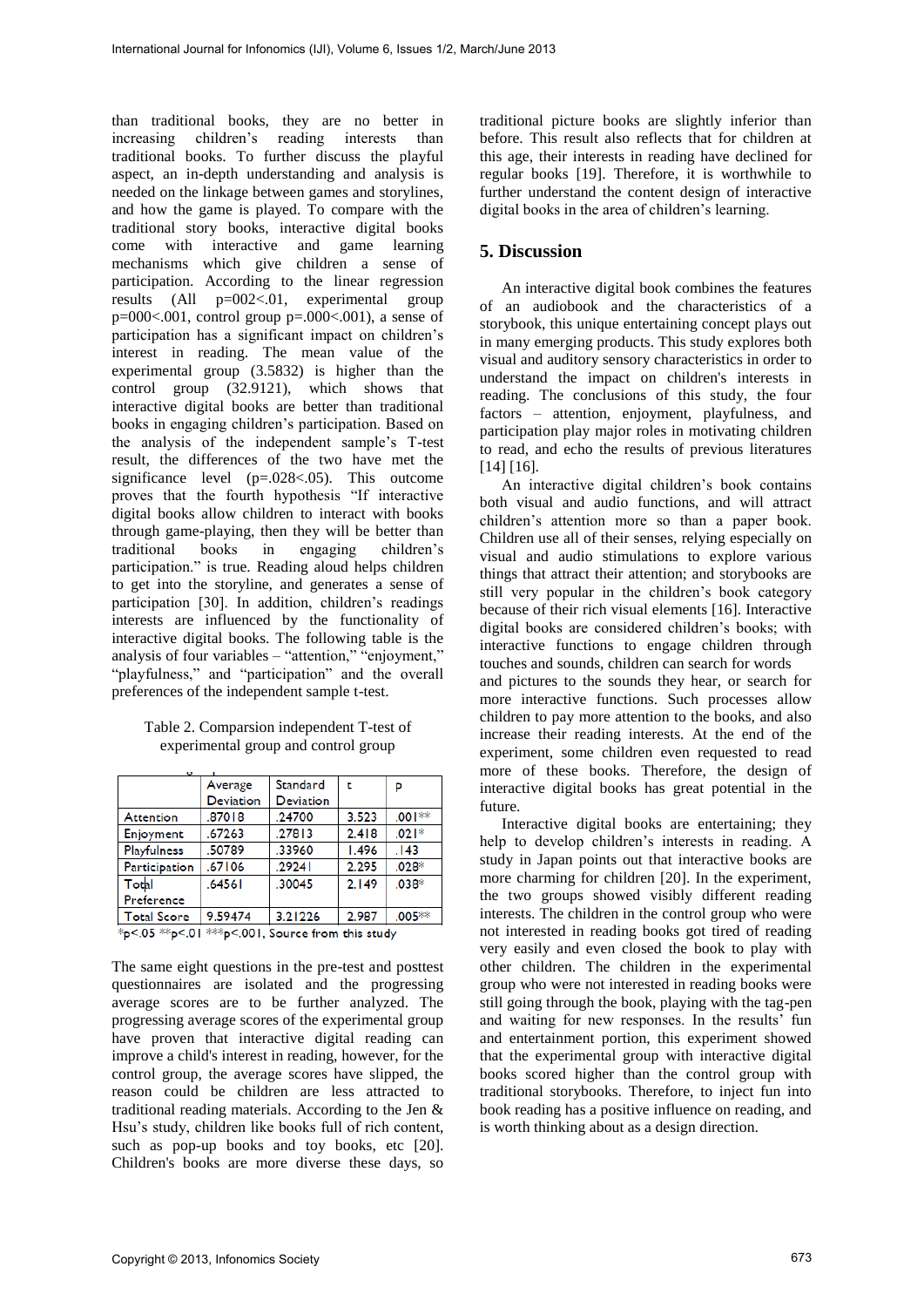The playability of interactive digital books did not help to enhance children's reading interests. The research has shown that a game based on the plot of a book will motivate a child's reading interest, but games that are on the back of traditional books are very limited and often require adults' interventions to keep children's interest [7] [15] [17]. The combination of a digital point reading pen and a detectable chip device have brought interactive digital books to life. The score of the experimental group was higher than the control group who read the traditional story books, but the difference was not up to the level of significance. This experiment was using an AZUR tag-pen manufactured by Soho Network Co. LTD (see Figure 1). The function of this tag-pen is limited to pointing, reading, and translating only. It does not provide a variety of games for children to play, which is why when compared with traditional books it does not show any significant difference in encouraging interest.



Figure 1: AZUR tag-pen with interactive digital book

However, the mean value of the experimental group is higher than the control group which shows interactive digital book could still be better than traditional books in providing fun and playable games. The interactive books bring the pictures to life, and the process of reading, for children is a play, story book is not only a book, children could really interact with it, you can hear the voice when you read, tag the words and pictures, this process not only fun but also experiencing the situation themselves, reading makes children happier. This result shows that children like to play games based on the plot of a book, however, the games must be fun and have a variety of choices to attract children's attention. When integrated with new technologies in the game design project, designers should keep in mind on what children can learn and how to increase children's reading interests (see Figure 2).



Figure 2: Post-test in Experimental Group

Interactive digital books come with interactive and game-learning mechanisms which give children a sense of participation. Reading aloud is one of the reading styles initiated by parents. During reading, parents interact with children to keep children's attention on the book as well as to participate in the discussions [14] [19]. The experimental group's mean value of participation is higher than the control group which means children enjoy listening to the story while reading, before they enter the early independent-reading phase. Therefore, interactive digital books are better than traditional books in helping children to read when they are not ready to read by themselves.

From in-depth interviews with education sector experts, many teachers believe that children's curriculums are overly dynamic; although the parents are more willing to buy such materials, they may have negative an impact on children. Unlike most ebooks, an interactive digital book is still a paper book, so the parents do not have to worry about prolonged computer usage. With a digital pointing pen, paper books can also perform simple interactive functions and voice feedbacks that attract children. The result has shown that children enjoy reading more when reading interactive digital books.

The result of this quantitative experiment shows that children have higher motivation in reading interactive digital books. Children, through their innate senses, are more attracted to the visual, audio, and tactile sensations of leafing through an interactive digital book. The process of reading an interactive digital book is like playing, the book provides children with a fun, enjoyable, and handson reading experience, while the digital pointing pen brings the content to life. The whole process is not only interesting, but it makes children happy.

### **6. Conclusion**

Reading is a dynamic and constructive process. In order to make sense of the text, readers need to build ideas from words alone, and form ideas about what is in the book. An interactive digital book is an edutaining product, which combines the characteristics of audiobooks and storybooks, both visual and auditory sensory characteristics, to stimulate children's reading interests. From this research has shown that there are four important factors that play a major trigger in motivating children to read. These factors include playfulness, the ability to hold the child's attention, provide enjoyment, and allows for participation. Unlike traditional story books, digital interactive books provide colorful pictures, enjoyable sound effects, and interactive actions that satisfy all four of these factors. These factors are also the biggest quality in digital reading. The research reveals, the children's story books with digital pen raise more reading